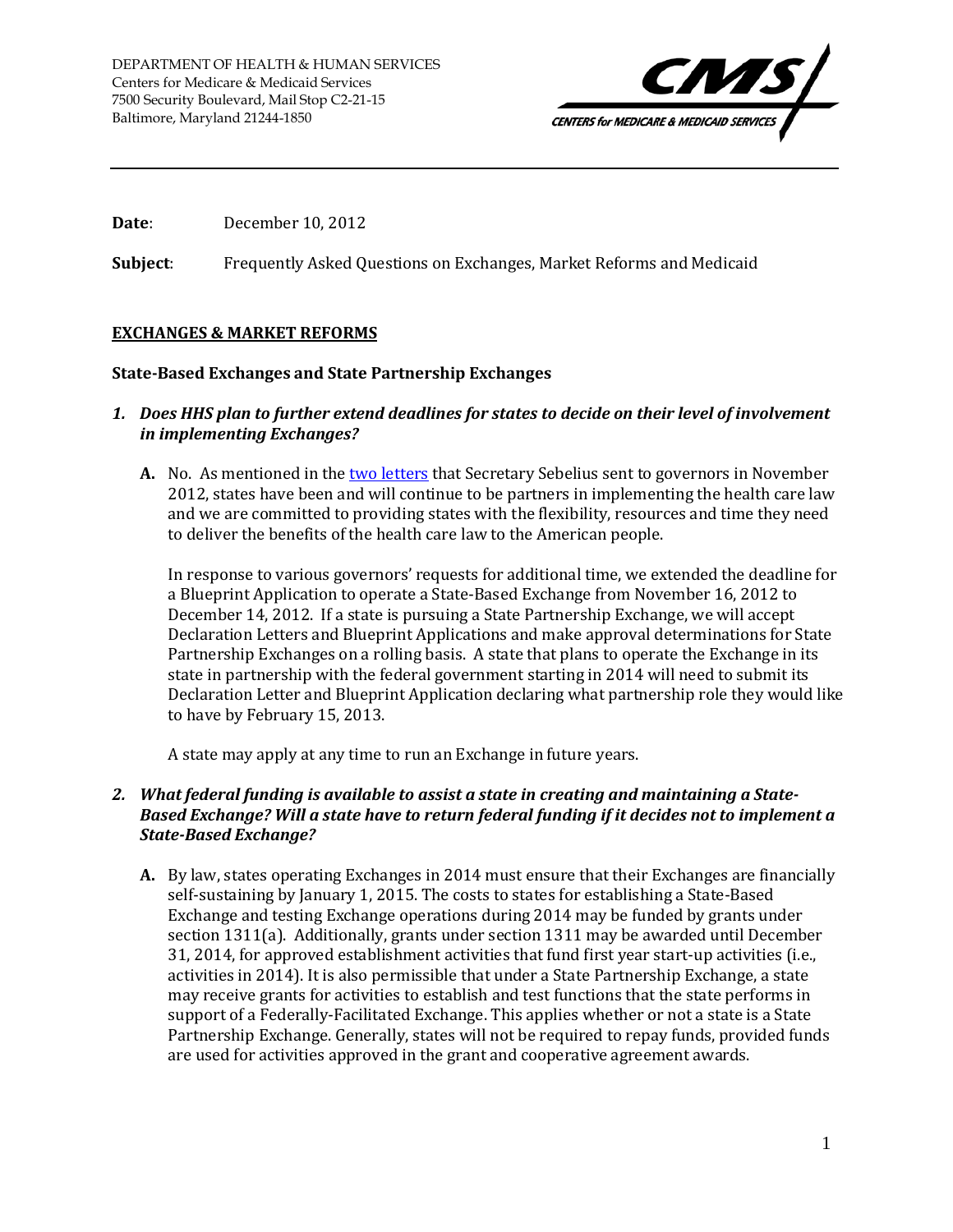## *3. Will HHS charge fees to a state that utilizes federal data in connection with its State-Based Exchange?*

**A.** No. HHS is establishing a federally-managed data services hub to support information exchanges between states (Exchanges, Medicaid and CHIP agencies) and relevant federal agencies. In many cases, federal agencies other than HHS will be providing information through the hub. As stated in previous guidance, no charge will be imposed on states for use of the hub, nor for the required data accessed there.

# *4. What is the approval process for a state that would like to participate in a State Partnership Exchange?*

**A.** To operate a State Partnership Exchange in 2014, a state must submit a declaration letter, complete the relevant portions of the [Exchange Blueprint](http://cciio.cms.gov/resources/files/hie-blueprint-11162012.pdf) and be approved or conditionally approved by HHS for participation in a State Partnership Exchange. State Partnership Exchange approval standards mirror State-Based Exchange approval standards for plan management and the relevant consumer activities, where applicable, and include standards related to sharing data and coordinating processes between the state and a Federally-Facilitated Exchange. States have until February 15, 2013 to submit a declaration and Blueprint Application for approval as a State Partnership Exchange.

# **Federally-Facilitated Exchange**

- *5. How will HHS work with state policymakers to make sure that the Federally-Facilitated Exchange accounts for the needs of a particular state? How will the Federally-Facilitated Exchange for each state ensure that it accurately incorporates state-specific laws and procedures into its business processes?*
	- **A.** To the greatest extent possible, HHS intends to work with states to preserve the traditional responsibilities of state insurance departments when establishing a Federally-Facilitated Exchange for a particular state. Additionally, HHS will seek to harmonize Exchange policy with existing state programs and laws wherever possible.

For example, qualified health plans that will be offered in a Federally-Facilitated Exchange must be offered by issuers that meet state licensure and solvency requirements and are in good standing in the state (section  $1301(a)(1)(C)$  of the Affordable Care Act; 45 C.F.R. section 156.200(b)(4)). In addition, qualified health plans will be subject to requirements that apply to all individual and small group market products such as th[e proposed](http://www.gpo.gov/fdsys/pkg/FR-2012-11-26/pdf/2012-28428.pdf) market [rules.](http://www.gpo.gov/fdsys/pkg/FR-2012-11-26/pdf/2012-28428.pdf) Accordingly, states continue to maintain an important responsibility with respect to qualified health plans licensed and offered in their states, regardless of whether the Exchange is Federally-Facilitated or State-Based.

HHS is currently working to determine the extent to which activities conducted by state insurance departments such as the review of rates and policy forms could be recognized as part of the certification of qualified health plans by a Federally-Facilitated Exchange. For example, most states currently have an effective rate review program in place and HHS will rely on such processes in connection with qualified health plan certification decisions and oversight by a Federally-Facilitated Exchange. HHS will work with regulators in each state with a Federally-Facilitated Exchange to identity these efficiencies.

HHS is working with the National Association of Insurance Commissioners to enable states to use the System for Electronic Rate and Form Filing as part of the qualified health plan submission and certification process in a State Partnership Exchange. This will help ensure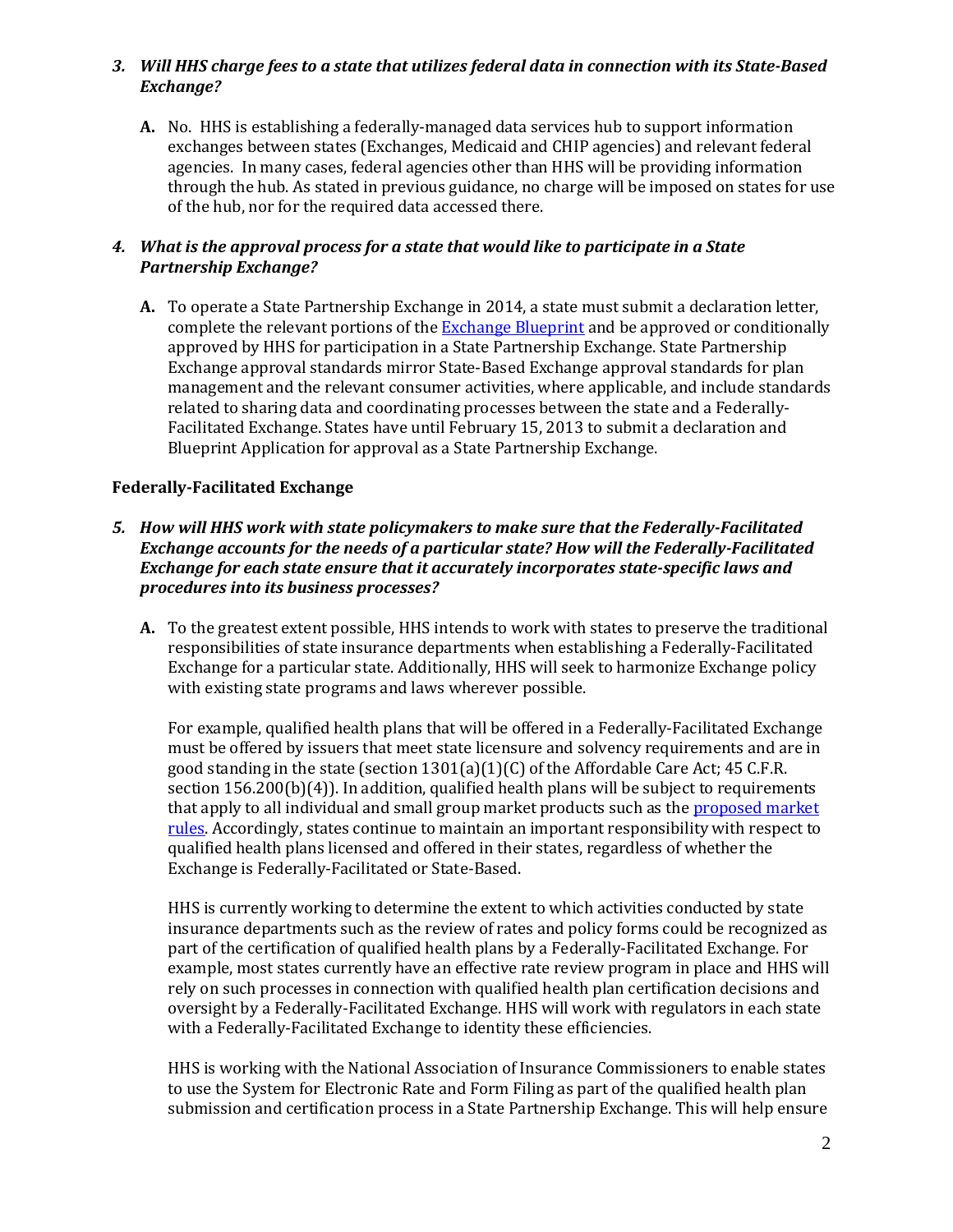that state and federal regulators are using the same data for their reviews and simplify issuer compliance responsibilities.

HHS also will collect state-specific Medicaid and CHIP policy data so that the Federally-Facilitated Exchange is able to evaluate Medicaid and CHIP eligibility.

#### *6. Will Federally-Facilitated Exchange customer support personnel be familiar with state rules so that they can advise consumers adequately?*

**A.** Yes. HHS will operate the Federally-Facilitated and State Partnership Exchange call center and website, and personnel will be trained on relevant state insurance laws and Medicaid and CHIP eligibility standards so that they can advise consumers. In a state operating in a State Partnership Exchange, a state will be responsible for the day-to-day management of the Exchange Navigators and the development and management of another separate inperson assistance program, and may elect to conduct additional outreach and educational activities. The Affordable Care Act directs Navigators to conduct public education to target Exchange-eligible populations, assist qualified consumers in a fair and impartial manner with the selection of qualified health plans and distribute information on tax credits and cost-sharing reductions, and refer consumers to any consumer assistance or ombudsman programs that may exist in the state. Navigators must provide this information in a manner that is culturally and linguistically appropriate and accessible by persons with disabilities.

### *7. What restrictions will there be on a state regulator's authority to enforce state laws when consumers purchase coverage through a Federally-Facilitated Exchange? Will states retain their ability to protect consumers?*

**A.** States have significant experience and the lead role in insurance regulation, oversight, and enforcement. We will seek to capitalize on existing state policies, capabilities, and infrastructure that can also assist in implementing some of the components of a Federally-Facilitated Exchange. We also encourage states interested in improving this alignment to apply to conduct plan management through a State Partnership Exchange.

A Federally-Facilitated Exchange's role and authority are limited to the certification and management of participating qualified health plans. Its role and authority do not extend beyond the Exchange or affect otherwise applicable state law governing which health insurance products may be sold in the individual and small group markets. Several qualified health plans certification standards rely on reviews that some state departments of insurance may not currently conduct. Therefore, HHS will evaluate each potential qualified health plan against applicable certification standards either by deferring to the outcome of a state's review (e.g., in the case of licensure) or by performing a review necessary to verify compliance with qualified health plan certification standards. Federally-Facilitated Exchanges will consider completed state work to support this evaluation to the extent possible.

## *8. How will the Federally-Facilitated Exchange be funded?*

**A.** To fund the operation of the Federally-Facilitated Exchange, we proposed for comment in the draft Payment Notice that participating issuers pay a monthly user fee to support the operation of the Federally-Facilitated Exchange. For the 2014 benefit year, we proposed a monthly user fee rate that is aligned with rates charged by State-Based Exchanges. While we proposed that this rate be 3.5 percent of premium, it may be adjusted in the final [Payment](http://www.federalregister.gov/articles/2012/12/07/2012-29184/patient-protection-and-affordable-care-act-hhs-notice-of-benefit-and-payment-parameters-for-2014) Notice to take into account State-Based Exchange rates. Exchange user fees will support activities such as the consumer outreach, information and assistance activities that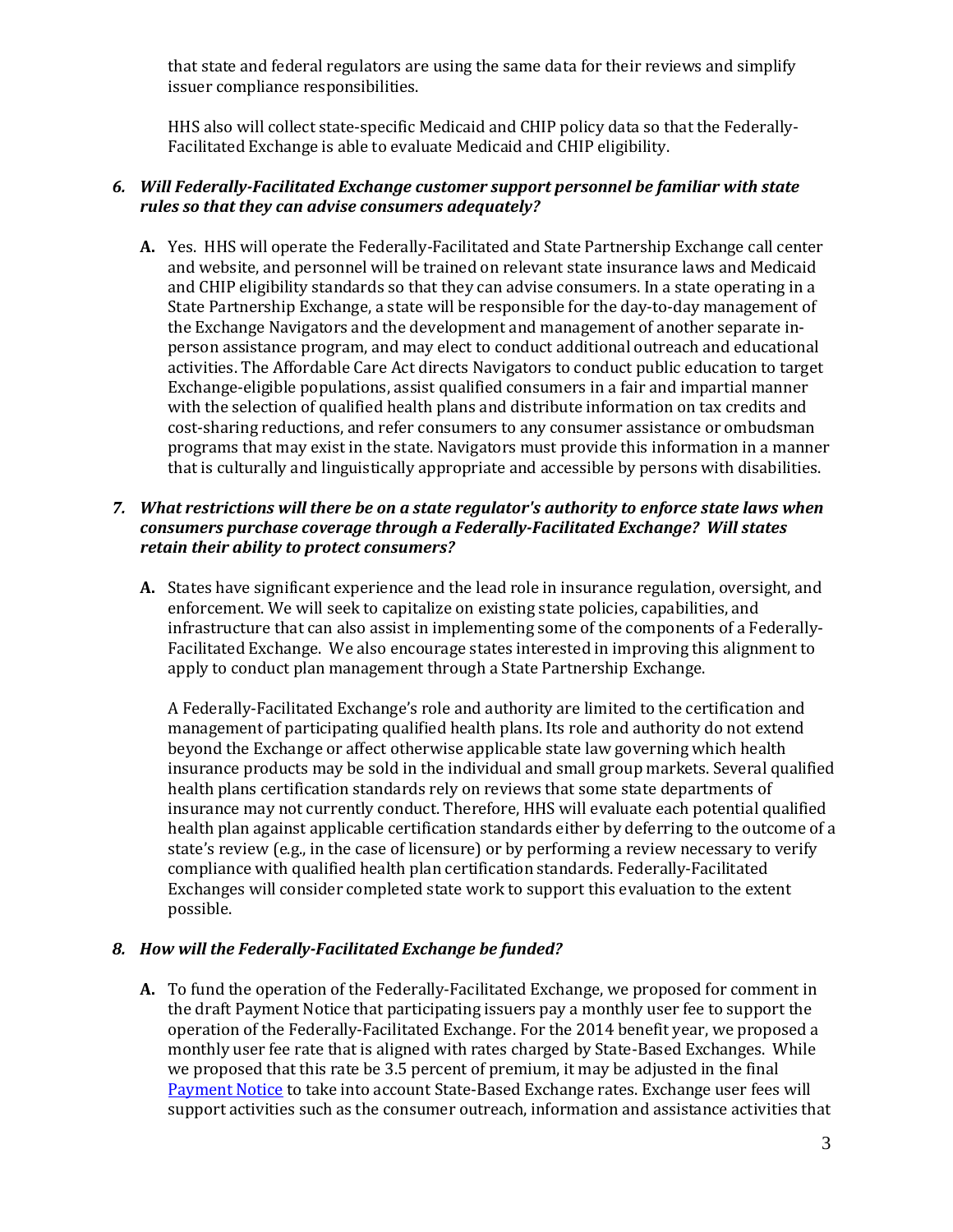health plans currently pay themselves. This policy does not affect the ability of a state to use grants described in section 1311 of the Affordable Care Act to develop functions that a state elects to operate under a State Partnership Exchange and to support state activities to build interfaces with a Federally-Facilitated Exchange.

# *9. If a state chooses to provide some services to a Federally-Facilitated Exchange, will the state be reimbursed for its costs?*

- **A.** Yes in certain circumstances. HHS expects that states supporting the development of a Federally-Facilitated Exchange may choose to seek section 1311(a) Exchange Establishment cooperative agreement funding for activities including, but not limited to:
	- Developing data system interfaces with the Federally-Facilitated Exchange;
	- Coordinating the transfer of plan information (e.g., licensure and solvency) from the state insurance department to the Federally-Facilitated Exchange; and
	- Other activities necessary to support (and related to the establishment of) the effective operations of a Federally-Facilitated Exchange.

After section 1311(a) funds are no longer available, HHS anticipates continued funding, under a different funding vehicle, for state activities performed on behalf of the Federally-Facilitated Exchange. To the extent permissible under applicable law, HHS intends to make tools and other resources used by the Federally-Facilitated Exchange available to state partners in State Partnership Exchanges, as well as to State-Based Exchanges.

# **Market Issues**

## *10. How are Exchanges going to increase insurance market competition based on quality and cost? Some markets may be starting off from a position of having few local issuers.*

**A.** The introduction of Exchanges and th[e insurance market](http://www.gpo.gov/fdsys/pkg/FR-2012-11-26/pdf/2012-28428.pdf) rules in 2014 will help promote competition based on quality and cost since consumers will have an unprecedented ability to compare similar products from different issuers and will be assured the right to purchase these products, regardless of their health condition. Further, consumers in many states will have new options such as the ability to purchase coverage from the Consumer Operated and Oriented Plans and Multi-State Plans created under the Affordable Care Act. Additionally, Exchanges can leverage market forces to drive further transformation in health care delivery.

We anticipate that the number of individuals who will be eligible for advance payments of premium tax credits and cost-sharing reductions – which are only available in connection with qualified health plan coverage purchased through an Exchange – will attract issuers to Exchanges where the certification process will encourage and reward high quality affordable insurance offerings. In addition, HHS is developing a Star Ratings system for qualified health plans purchased in an Exchange pursuant to section  $1311(c)(3)$  of the Affordable Care Act.

## *11. When will we have final rules on essential health benefits, actuarial value, and rating?*

**A.** The proposed rules o[n essential health benefits and actuarial value](http://www.gpo.gov/fdsys/pkg/FR-2012-11-26/pdf/2012-28362.pdf) and the market [reforms,](http://www.gpo.gov/fdsys/pkg/FR-2012-11-26/pdf/2012-28428.pdf) including rating, were published on November 20, 2012. Public comments are due by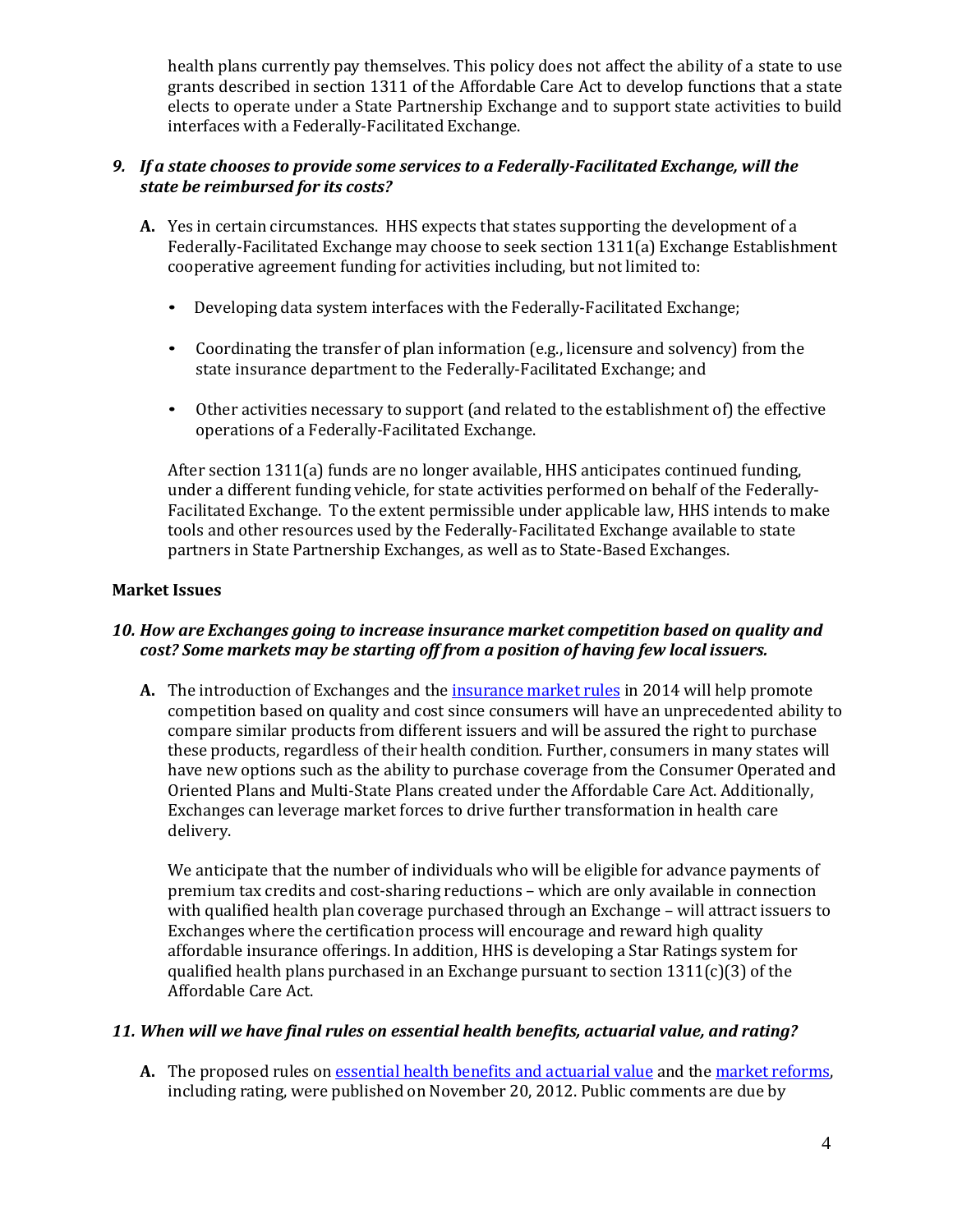December 26, 2012. On November 20, 2012, we also issued a state Medicaid [directors letter](http://www.medicaid.gov/Federal-Policy-Guidance/downloads/SMD-12-003.pdf) on how we will propose essential health benefits be implemented in Medicaid. HHS will analyze the comments, adjust any policies accordingly, and publish final rules early next year.

### *12. What level of benefit is required in a specific benchmark to satisfy the ten essential health benefit categories? What process will be undertaken by HHS to select backfilling benefit options if a state defaults to the largest small group product?*

**A.** In section 156.100 of the proposed rule on Essential Health Benefits/Actuarial Value/Accreditation, we propose criteria for the selection process for a state that chooses to select a benchmark plan. The essential health benefits benchmark plan would serve as a reference plan, reflecting both the scope of services and limits offered by a typical employer plan in that state. This approach and benchmark selection, which would apply for at least the 2014 and 2015 benefit years, would allow states to build on coverage that is already widely available, minimize market disruption, and provide consumers with familiar products. Since some base-benchmark plan options may not cover all ten of the statutorily required essential health benefits categories, we propose standards for supplementing a base-benchmark plan that does not provide coverage of one or more of the categories.

We also propose that if a base-benchmark plan option does not cover any items and services within an essential health benefits category, the base-benchmark plan must be supplemented by adding that particular category in its entirety from another basebenchmark plan option. The resulting plan, which would reflect a base-benchmark that covers all ten essential health benefits categories, must meet standards for nondiscrimination and balance. After meeting these standards, it would be considered the essential health benefits-benchmark plan.

The proposed rule also outlines the process by which HHS would supplement a default base-benchmark plan, if necessary. We clarify that to the extent that the default basebenchmark plan option does not cover any items and services within an essential health benefits category, the category must be added by supplementing the base-benchmark plan with that particular category in its entirety from another base-benchmark plan option. Specifically, we propose that HHS would supplement the category of benefits in the default base benchmark plan with the first of the following options that offer benefits in that particular essential health benefits category: (1) the largest plan by enrollment in the second largest product in the state's small group market; (2) the largest plan by enrollment in the third largest product in the state's small group market; (3) the largest national Federal Employees Health Benefit Program plan by enrollment across states that is offered to federal employees; (4) the largest dental plan under the Federal Employees Dental and Vision Insurance Program, for pediatric oral care benefits; (5) the largest vision plan under the Federal Employees Dental and Vision Insurance Program, for pediatric vision care benefits; and (6) habilitative services as described in section  $156.110(f)$  or  $156.115(a)(4)$ .

## **Multi-State Plans**

# *13. The Office of Personnel Management is required to certify Multi-State Plans that must be included in every Exchange. How will you ensure that Multi-State Plans compete on a level playing field and are compliant with state laws?*

A. The U.S. Office of Personal Management released a proposed rule implementing the [Multi-](http://www.gpo.gov/fdsys/pkg/FR-2012-12-05/pdf/2012-29118.pdf)State Plan [Program on](http://www.gpo.gov/fdsys/pkg/FR-2012-12-05/pdf/2012-29118.pdf) November 30, 2012. To ensure that the Multi-State Plans are competing on a level playing field with other plans in the marketplace, the proposed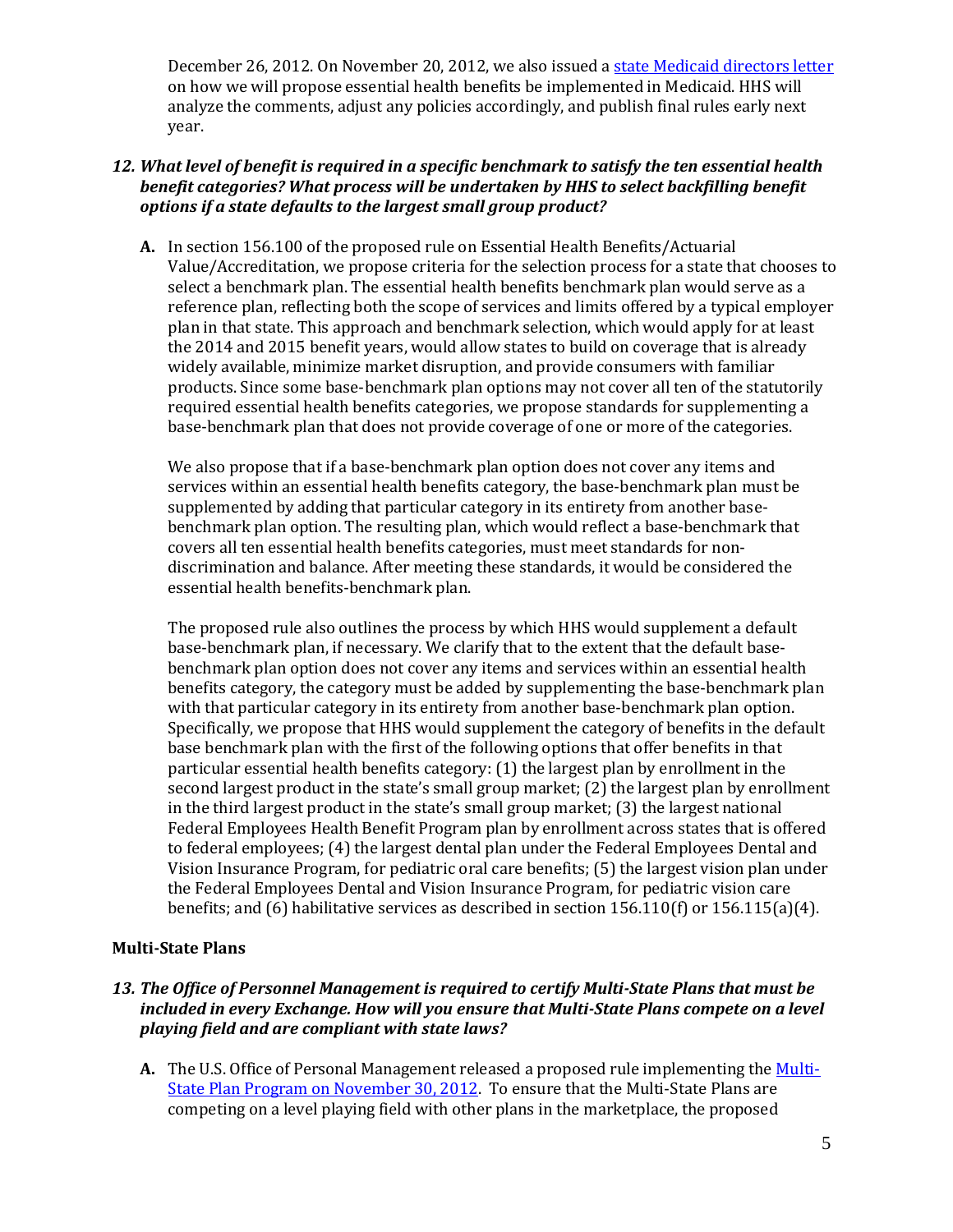regulation largely defers to state insurance law and the standards promulgated by HHS and states related to qualified health plans. Under the proposal, Multi-State Plans will be evaluated based largely on the same criteria as other qualified health plans operating in Exchanges. The few areas in which the Office of Personal Management proposes different regulatory standards from those applicable to qualified health plans are areas where the Office of Personal Management has extensive experience through its administration of the Federal Employees Health Benefits Program. However, in order to ensure that these few differences will not create any unfair advantages, the Office of Personal Management seeks comment from states and other stakeholders on these proposals. The regulation appeared in the Federal Register on December 5, 2012, and the comment period runs through January 4, 2013.

### **Bridge Plan**

### *14. Can a state-based Exchange certify a Medicaid bridge plan as a qualified health plan?*

**A.** Yes. HHS has received questions about whether a state could allow an issuer that contracts with a state Medicaid agency as a Medicaid managed care organization to offer qualified health plans in the Exchange on a limited-enrollment basis to certain populations. This type of limited offering would permit the qualified health plan to serve as a "bridge" plan between Medicaid/CHIP coverage and private insurance. This would allow individuals transitioning from Medicaid or CHIP coverage to the Exchange to stay with the same issuer and provider network, and for family members to be covered by a single issuer with the same provider network. This approach is intended to promote continuity of coverage between Medicaid or CHIP and the Exchange.

In general, an Exchange may allow an issuer with a state Medicaid managed care organization contract to offer a qualified health plan as a Medicaid bridge plan under the following terms:

- *The state must ensure that the health insurance issuer complies with applicable laws, and in particular with section 2702 of the Public Health Service Act.* Consistent with section 2702(c) of the Public Health Service Act, a health plan whose provider network reaches capacity may deny new enrollment generally while continuing to permit limited enrollment of certain individuals in order to fulfill obligations to existing group contract holders and enrollees. Therefore, if the issuer demonstrates that the provider network serving the Medicaid managed care organization and bridge plan has sufficient capacity only to provide adequate services to bridge plan eligible individuals and existing Medicaid and/or CHIP eligible enrollees, the bridge plan could generally be closed to other new enrollment. However, in order to permit additional enrollment to be limited to bridge plan eligible individuals, the state must ensure there is a legally binding contractual obligation in place requiring the Medicaid managed care organization issuer to provide such coverage to these individuals. We note that any such contract would need to have provisions to prevent cost-shifting from the non-Medicaid/CHIP population to the Medicaid/CHIP population. We also note that the guaranteed availability provision of section 2702 of the Public Health Service Act is an important protection that provides consumer access to the individual and small group markets. Accordingly, we plan to construe narrowly the network capacity exception to the general guaranteed issue requirement.
- *The Exchange must ensure that a bridge plan offered by a Medicaid managed care organization meets the qualified health plan certification requirements, and that having*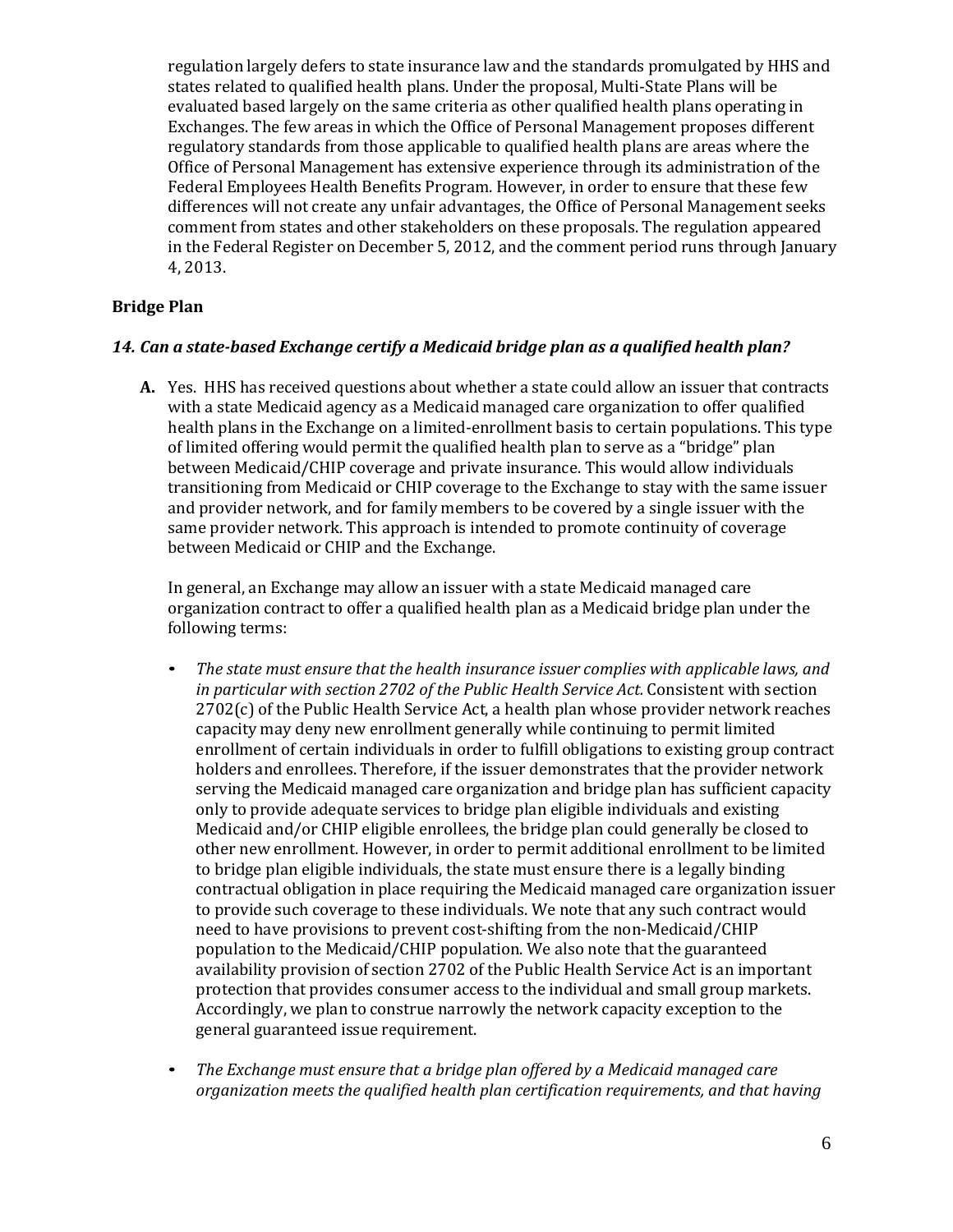*the Medicaid managed care organization offer the bridge plan is in the interest of consumers*.

- *As part of considering whether to certify a bridge plan as a qualified health plan, the Exchange must ensure that bridge plan eligible individuals are not disadvantaged in terms of the buying power of their advance payments of premium tax credits.*
- *The Exchange must accurately identify bridge plan eligible consumers, and convey to the consumer his or her qualified health plan coverage options.*
- *The Exchange must provide information on bridge plan eligible individuals to the federal government, as it will for any other individuals who are eligible for qualified health plans on the Exchange, to support the administration of advance payments of premium tax credits.* This will be done using the same mechanism that will be in place for the larger Exchange population.

Successful implementation of a Medicaid bridge plan will involve a high degree of coordination between the state Medicaid agency, department of insurance and the Exchange. States operating State-Based Exchanges will be best positioned to achieve the level of coordination needed to implement and support the offering of a Medicaid bridge plan on an Exchange. Additional guidance will be issued soon.

## **Pre-Existing Condition Insurance Plan and Other High-Risk Pools**

### *15. Does the federal government intend to maintain the Pre-Existing Condition Insurance Plan program beyond 2014? How will state high risk pools be affected by the affordability and insurance market reforms in 2014?*

**A.** Under the Affordable Care Act, coverage for persons under the Pre-Existing Condition Insurance Plan program (whether federally-run or state-run in a state) will generally not extend beyond January 1, 2014, which is when all individuals will be able to access coverage without any pre-existing condition exclusions in the individual market. The transitional reinsurance program is expected to help stabilize premiums in the individual market by reimbursing issuers who enroll high cost individuals, such as those currently enrolled in the Pre-Existing Condition Insurance Plan, as they enter that market.

In th[e notice of proposed rulemaking o](http://www.gpo.gov/fdsys/pkg/FR-2012-11-26/pdf/2012-28428.pdf)n the health insurance market rules (77 Fed. Reg. 70584; November 26, 2012), we noted that we are exploring ways in which states could continue to run their existing high risk pools (i.e., separate from the Pre-Existing Condition Insurance Pool program) beyond 2014.

#### **Basic Health Plan**

### *16. Will HHS issue federal guidance and regulation regarding implementation of the Basic Health Plan?*

**A.** Yes. HHS plans to issue guidance on the Basic Health Plan in the future. States interested in this option should continue to talk to HHS about their specific questions related to the implementation of the Basic Health Plan.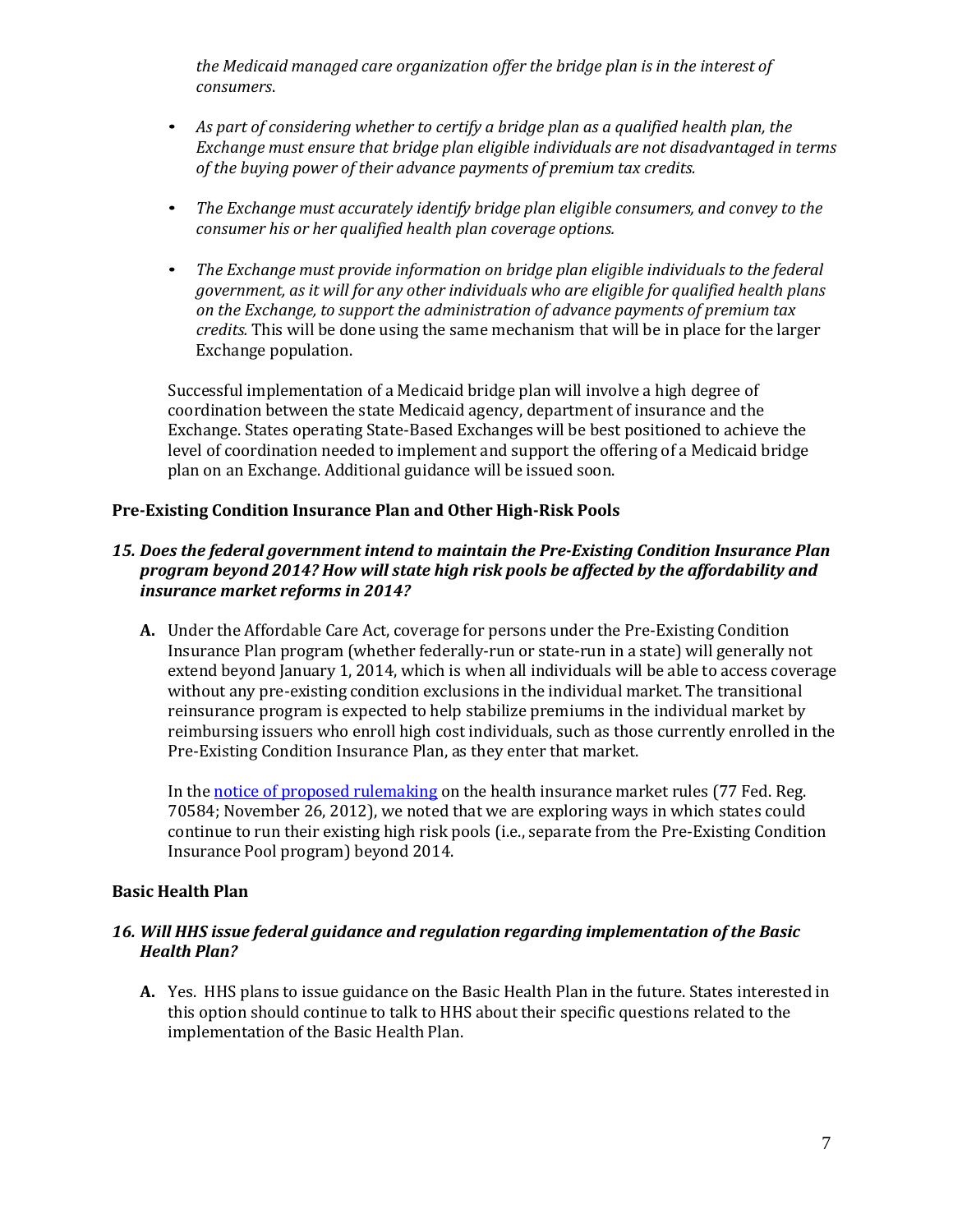#### **CONSUMERS**

#### **Consumer Outreach**

### *17. How does HHS plan to conduct outreach about the Exchanges and new coverage options? Will outreach materials be tailored to each state? Will states be able to provide HHS with input in developing materials?*

**A.** Education and outreach are high priorities for implementing the changes coming in 2014. HHS plans to conduct outreach to consumers in a variety of ways, including the Navigator program, in-person assistance, the internet, and call centers. States and other stakeholders definitely will be able to provide input in developing its outreach approach to consumers.

## *18. How does HHS plan to operate the Navigator program for the Federally-Facilitated Exchanges? How many and what types of Navigators will there be in a particular state? What will their roles be? Can states require Navigators to hold a producer license? If not, what type of training or certification will they receive?*

**A.** Section 1311(i) of the Affordable Care Act directs an Exchange – whether a State-Based Exchange or a Federally-Facilitated Exchange – to establish a program under which it awards grants to Navigators. Section 1311(i) and 45 C.F.R. section 155.210 articulate the required duties of a Navigator. In addition, section  $155.210(c)(2)$  directs that the Exchange select two different types of entities as Navigators, one of which must be a community and consumer-focused non-profit group. This program is further described in the ["General](http://cciio.cms.gov/resources/files/FFE_Guidance_FINAL_VERSION_051612.pdf) [Guidance on Federally-facilitated Exchanges."](http://cciio.cms.gov/resources/files/FFE_Guidance_FINAL_VERSION_051612.pdf)

The number of Navigators per state served by a Federally-Facilitated Exchange will be contingent upon the total amount of funding available as well as the number of applications that we receive in each state in response to the forthcoming Navigator Grant Funding Opportunity Announcement that we plan to issue early next year to support the Federally-Facilitated Exchanges.

Additionally, a state or Exchange cannot require Navigators to hold a producer license (i.e., a license as an agent or broker) for the purpose of carrying out any of the duties required of Navigators in section 1311(i)(3) of the Affordable Care Act and 45 C.F.R. section 155.210(e). Because the law directs Navigators to carry out all required duties, linking a producer license to any one of those specific duties would have the effect of requiring all Navigator entities, their employees, and their sub-grantees to hold a producer license. As described above, this would prevent the application of the standard set forth in 45 C.F.R. section  $155.210(c)(2)$  that at least two different types of entities must serve as Navigators. As such, and as provided by section 1321(d) of the Affordable Care Act, any state laws which would require all Navigators to hold a producer license would be preempted by 45 C.F.R. section 155.210(c)(2).

In Federally-Facilitated Exchanges and State Partnership Exchanges, individuals selected to receive Navigator grants or working for entities selected to receive Navigator grants must successfully participate in an HHS-developed and administered training program, which will include a certification examination pursuant to 45 C.F.R. section 155.210(b). In addition, under state law, states may impose Navigator-specific licensing or certification requirements upon individuals and entities seeking to operate as Navigators, so long as such licenses or certifications are not preempted by the requirement to award to different types of entities identified in 45 C.F.R. section  $155.210(c)(2)$ , such as producer licenses.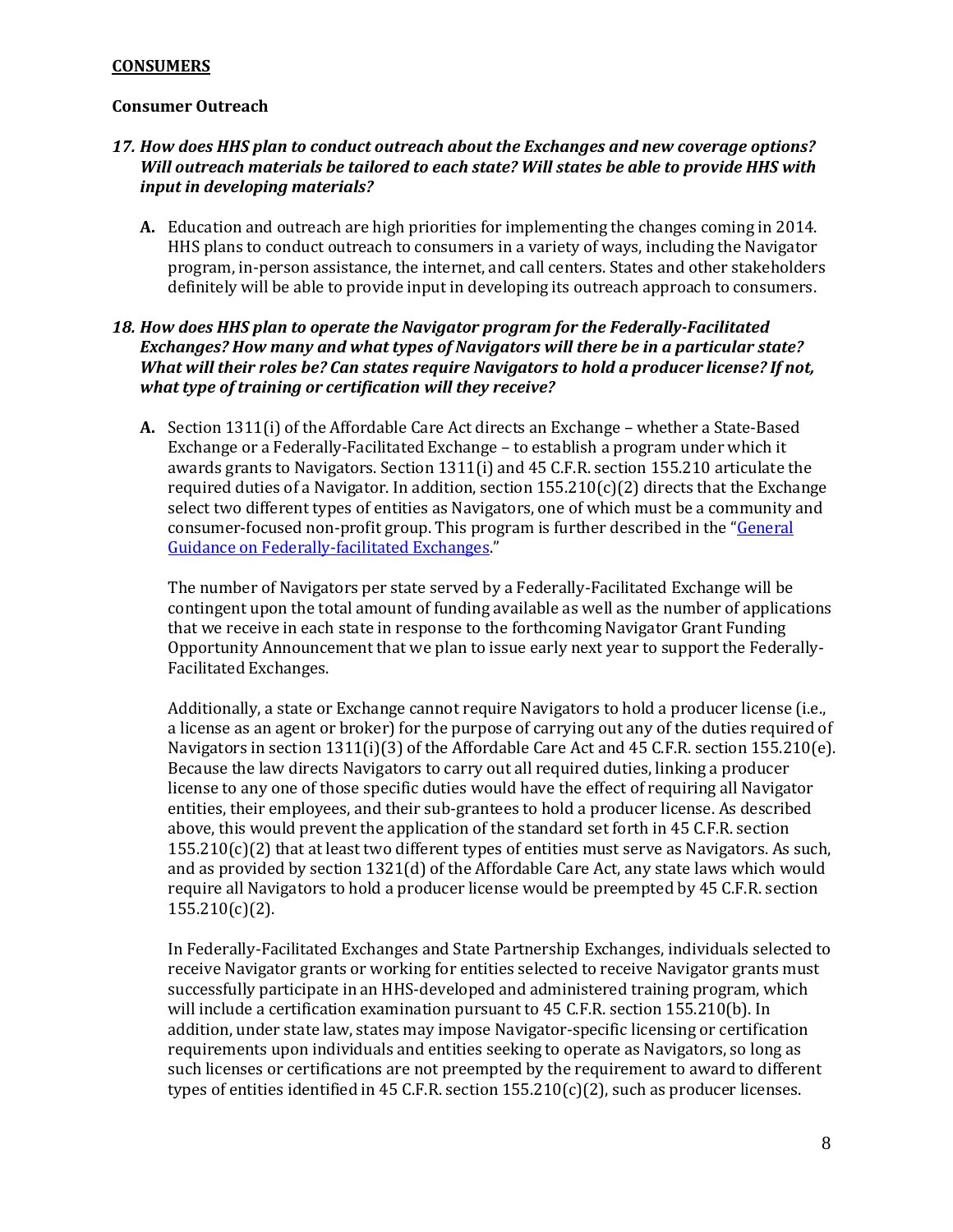### *19. What does HHS expect that states in a State Partnership Exchange must do to fulfill their obligations regarding in-person consumer assistance? How will the state-specific in-person consumer assistance programs be integrated with the Navigator program?*

**A.** In-person assistance programs are an additional mechanism through which Exchanges may meet the consumer assistance responsibilities of the Exchange under 45 C.F.R. section 155.205(d) and (e). As described in the [Federally-facilitated Exchange Guidance,](http://cciio.cms.gov/resources/files/FFE_Guidance_FINAL_VERSION_051612.pdf) states operating under a State Partnership Exchange will build and operate an in-person assistance program, for which grant funding is available under section 1311 of the Affordable Care Act, distinct from the Navigator program for that Exchange. State-Based Exchanges may do so as well. The purpose of providing multiple tools for in-person assistance is to ensure that all consumers can receive help when accessing health insurance coverage through an Exchange.

## **Consumer Eligibility and Enrollment**

### *20. What information will consumers provide in the single streamlined application? What is the process/timeline for the approval of a state-specific single streamlined application?*

**A.** Section 1413 of the Affordable Care Act directs HHS to develop a single, streamlined application that will be used to apply for coverage through qualified health plans, Medicaid and CHIP. In addition, it can be used by persons seeking the advance payment of premium tax credits and cost sharing reductions available for qualified health plans through the Exchange. In consultation with states and other stakeholders, and with the benefit of extensive consumer testing, HHS has been developing an on-line and paper version of the single, streamlined application. We are releasing information on a rolling basis both to seek public comment and to support states in their eligibility system builds.

In July 2012, HHS published a notice in the Federal Register outlining the initial data elements that will be included in the streamlined application for public comment. HHS received over 60 comments from states and other stakeholders that have helped inform our ongoing development work. These comments, coupled with ongoing consumer testing, have helped us refine and improve the application.

Consumer testing and extensive consultation with states and consumer groups continues. HHS expects to provide the final version of the online and paper application in early 2013 and will also work with states that seek Secretarial approval for their own application.

### *21. What will consumers be told if it appears they are not eligible for Medicaid, CHIP, or advance payments of premium tax credits?*

**A.** A qualified individual still will have the option to purchase a qualified health plan through the Exchange if he or she is not eligible for Medicaid. CHIP or an advance payment of a premium tax credit. As outlined in 45 C.F.R. section 155.310(g), Exchanges will provide timely written notice to an applicant of any eligibility determination made by the Exchange. 45 C.F.R. section 155.230(a) provides further detail on the content of notices, including that notices contain contact information for available customer service resources and an explanation of appeal rights, if applicable.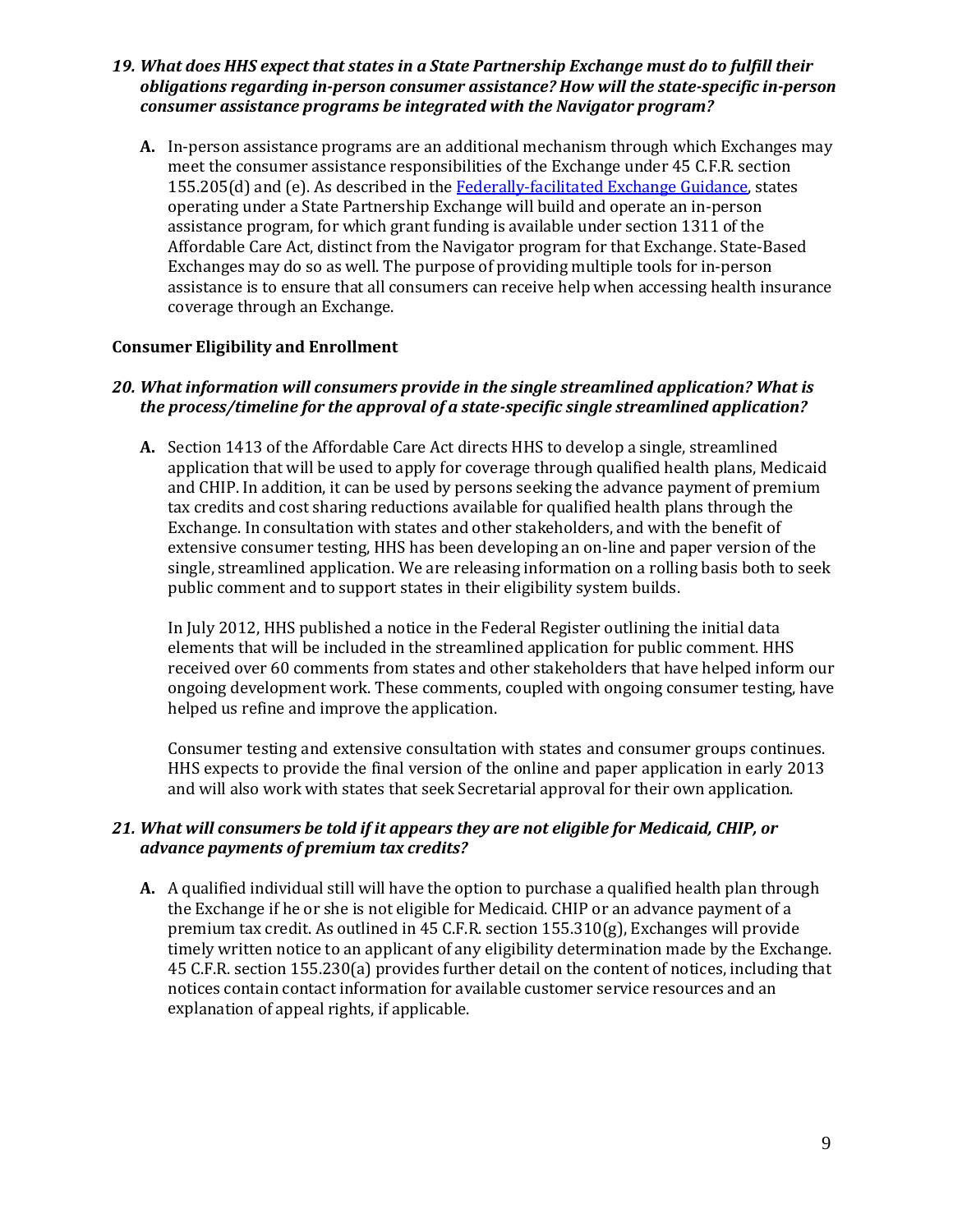## *22. How will HHS help Exchanges with the eligibility process for exemptions from the shared responsibility payment for individuals?*

**A.** Section 1311(d)(4)(H) of the Affordable Care Act specifies that the Exchange will issue certificates of exemption from the shared responsibility payment described in section 5000A of the Internal Revenue Code, which otherwise applies to individuals who do not maintain minimum essential coverage. In the "State Exchange Implementation Questions and Answers" released on November 29, 2011, we indicated that a State-Based Exchange could either conduct this assessment itself or use a federally-managed service for exemptions from the shared responsibility payment. We included this option in the Exchange Blueprint. State-Based Exchanges can also choose to conduct this function independently.

With this service, the Exchange will accept an application for an exemption, and then transfer the information contained on the application to HHS through a secure, electronic transaction. HHS will conduct relevant verifications and return an eligibility determination to the Exchange, which will then notify the individual who submitted the application. The Exchange and HHS will share responsibility for customer service. To the extent that an individual's situation changes during the year, he or she would be required to submit an update to the Exchange, which will then transfer it to HHS to process. This configuration limits the level of effort required on the part of the Exchange, while ensuring that the Exchange complies with the statutory direction to issue certificates of exemption.

HHS will provide additional information regarding exemptions shortly, including technical specifications for the application and for the application transfer service.

### **Consumer Experience**

### *23. How will the Federally-Facilitated Exchange display qualified health plan options to consumers? Will consumers see all of their options or just those that are "best" for them? Will the Federally-Facilitated Exchange allow individuals who are eligible for Medicaid or CHIP to purchase qualified health plans instead?*

**A.** Consumers will see all qualified health plans, including stand-alone dental plans, certified to be offered through the Federally-Facilitated Exchange, offered in their service area. HHS is developing ways for consumers to sort qualified health plan options based on their preferences.

Qualified individuals who are Medicaid or CHIP eligible are allowed to purchase qualified health plans instead of receiving coverage through the Medicaid or CHIP programs. However, they are not eligible to receive advance payments of premium tax credits or costsharing reductions to help with the cost of purchasing qualified health plans through an Exchange.

## **MEDICAID**

#### **Expansion**

*24. Is there a deadline for letting the federal government know if a state will be proceeding with the Medicaid expansion? How does that relate to the Exchange declaration deadline? Is HHS intending to provide guidance to states as to the process by which state plan amendments are used to adopt Medicaid expansion under the Affordable Care Act?*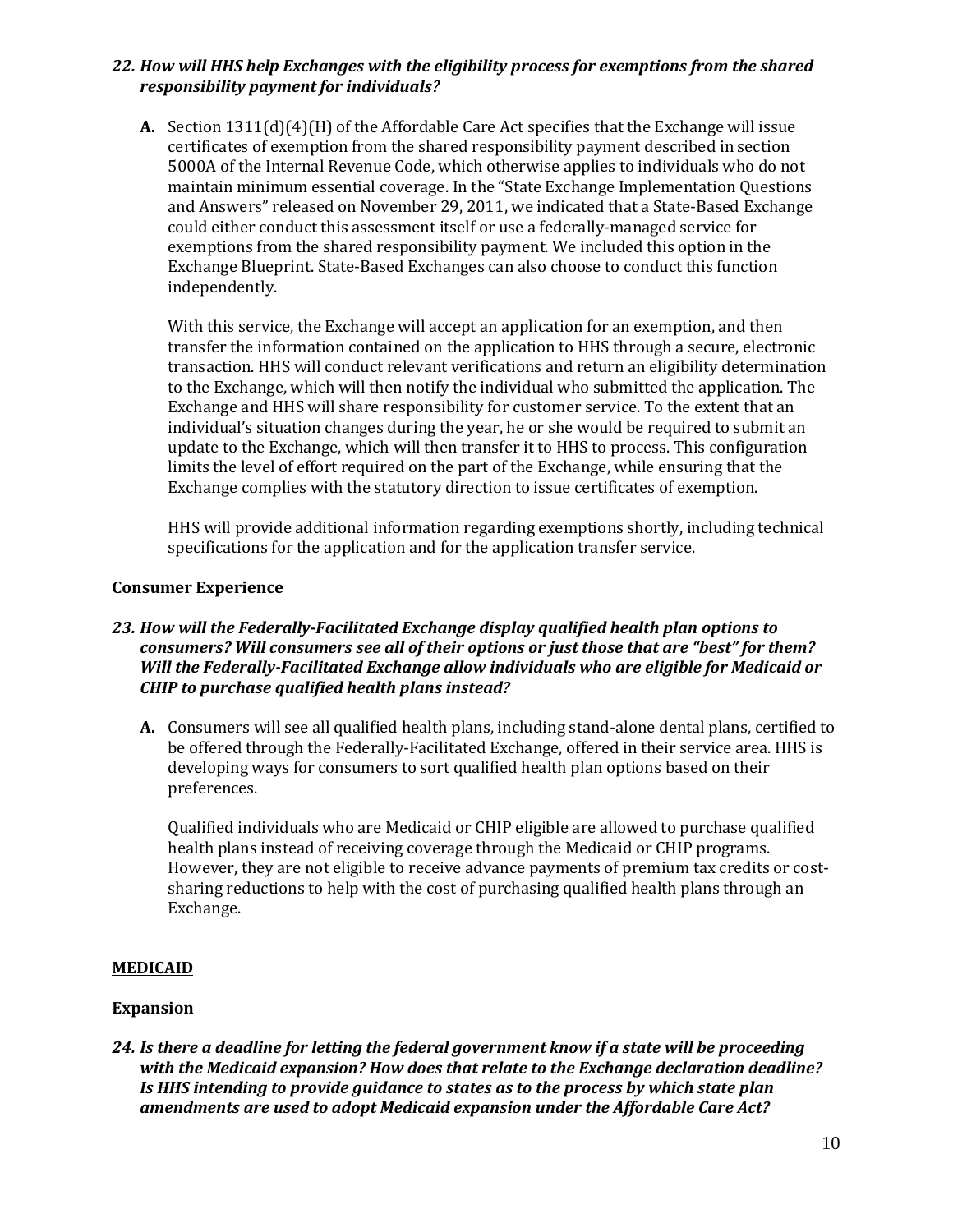**A.** No, there is no deadline by which a state must let the federal government know its intention regarding the Medicaid expansion. Nor is there any particular reason for a state to link its decision on the Exchange with its decision on the Medicaid expansion. States have a number of decision points in designing their Medicaid programs within the broad federal framework set forth in the federal statute and regulations, and the decision regarding the coverage expansion for low-income adults is one of those decisions.

As with all changes to the Medicaid state plan, a state would indicate its intention to adopt the new coverage group by submitting a Medicaid state plan amendment. If a state later chooses to discontinue coverage for the adult group, it would submit another state plan amendment to CMS. The state plan amendment process is itself undergoing modernization. As part of an overall effort to streamline business processes between CMS and states, in early 2013 CMS will begin implementing an online state plan amendment system to assist states in filing state plan amendments. We will be discussing the submission process for Affordable Care Act-related state plan amendments on our monthly State Operations and Technical Assistance calls with states and will be available to answer questions through that process.

While states have flexibility to start or stop the expansion, the applicable federal match rates for medical assistance provided to "newly eligible individuals" are tied by law to specific calendar years outlined in the statute: states will receive 100 percent support for the newly eligible adults in 2014, 2015, and 2016; 95 percent in 2017, 94 percent in 2018, 93 percent in 2019; and 90 percent by 2020, remaining at that level thereafter.

## *25. If a state accepts the expansion, can a state later drop out of the expansion program?*

**A.** Yes. A state may choose whether and when to expand, and, if a state covers the expansion group, it may decide later to drop the coverage.

## *26. Can a state expand to less than 133% of FPL and still receive 100% federal matching funds?*

**A.** No. Congress directed that the enhanced matching rate be used to expand coverage to 133% of FPL. The law does not provide for a phased-in or partial expansion. As such, we will not consider partial expansions for populations eligible for the 100 percent matching rate in 2014 through 2016. If a state that declines to expand coverage to 133% of FPL would like to propose a demonstration that includes a partial expansion, we would consider such a proposal to the extent that it furthers the purposes of the program, subject to the regular federal matching rate. For the newly eligible adults, states will have flexibility under the statute to provide benefits benchmarked to commercial plans and they can design different benefit packages for different populations. We also intend to propose further changes related to cost sharing.

In 2017, when the 100% federal funding is slightly reduced, further demonstration opportunities will become available to states under State Innovation Waivers with respect to the Exchanges, and the law contemplates that such demonstrations may be coupled with section 1115 Medicaid demonstrations. This demonstration authority offers states significant flexibility while ensuring the same level of coverage, affordability, and comprehensive coverage at no additional costs for the federal government. We will consider section 1115 Medicaid demonstrations, with the enhanced federal matching rates, in the context of these overall system demonstrations.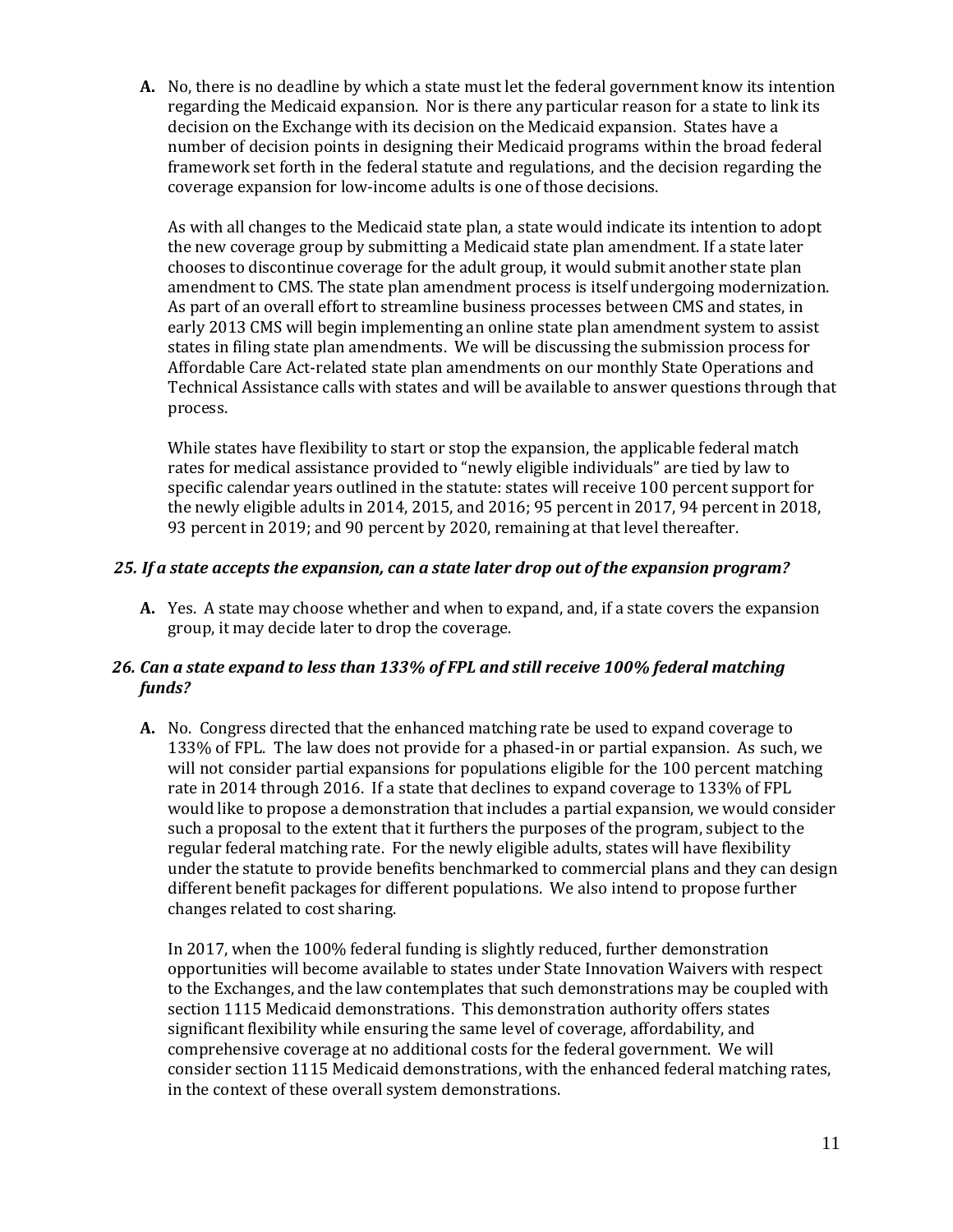### *27. Do you still support the Medicaid blended FMAP (matching rate) proposal in your budget?*

**A.** No. We continue to seek efficiencies and identify opportunities to reduce waste, fraud and abuse in Medicaid, and we want to work with Congress, states, and stakeholders to achieve those goals while expanding access to affordable health care. The Supreme Court decision has made the higher matching rates available in the Affordable Care Act for the new groups covered even more important to incentivize states to expand Medicaid coverage. The Administration is focused on implementing the Affordable Care Act and providing assistance to states in their efforts to expand Medicaid coverage to these new groups.

## *28. How does the Supreme Court ruling affect the interaction between the Exchanges and Medicaid? Will a state's decision whether or not to proceed with the Medicaid expansion have implications for the Exchange's ability to make Medicaid eligibility determinations?*

**A.** As the letter from Secretary Sebelius to Governors sent on July 10, 2012 and the letter from the CMS Acting Administrator Marilyn Tavenner sent on July 13, 2012 stated, the Supreme Court's decision affects the financial penalty that applies to a state that does not expand Medicaid coverage to 133% of the federal poverty level under the Affordable Care Act. No other provisions of the law were affected. Thus regardless of whether a state adopts the Medicaid expansion, the provisions related to coordination with the Exchange, including the use of standard income eligibility methods, apply. An Exchange in each state will make either a Medicaid eligibility determination or a Medicaid eligibility assessment (at the state's option) based on the Medicaid rules in the state, including the income levels at which the state's Medicaid program provides coverage.

## *29. What help will be available to states to accommodate the added administrative burdens and costs they will have to bear if they expand coverage in Medicaid?*

**A.** We have provided 90 percent federal matching funds for the new or improved eligibility systems that states are developing to accommodate the new modified adjusted gross income rules and to coordinate coverage with the Exchange. To further reduce system costs, we have promoted ways for states to share elements of their system builds with each other, and we will be sharing the business rules for adopting modified adjusted gross income in the new eligibility systems. In addition we are designing, with extensive state and stakeholder consultation, a new combined and streamlined application that states can adopt (or modify subject to Secretarial approval). And, we will continue exploring opportunities to provide States additional support for the administrative costs of eligibility changes. These and other initiatives relating to state systems development will lower administrative costs.

Implementation of the on-line application system, the new data-based eligibility rules, verification and renewal procedures and states' access to the federally-managed data services hub ("the hub") will collectively help defray states' ongoing costs and result in greater efficiency in the long term. For example, states will be able to electronically verify eligibility factors through the hub, where previously they had to verify through multiple federal venues. This is expected to lower the per-person administrative costs of enrollment and renewal for both newly and currently eligible individuals. As stated in previous guidance, no charge will be imposed on states for use of the hub, nor for the required data accessed there. In addition, it is anticipated that many individuals—both those who are eligible under current state eligibility rules as well as those who are eligible under the adult expansion—will apply for coverage via the Exchange. Our rules provide states the option to have the Exchange determine eligibility for Medicaid or to assess eligibility for Medicaid, in both cases using the state's eligibility rules and subject to certain standards. No charge will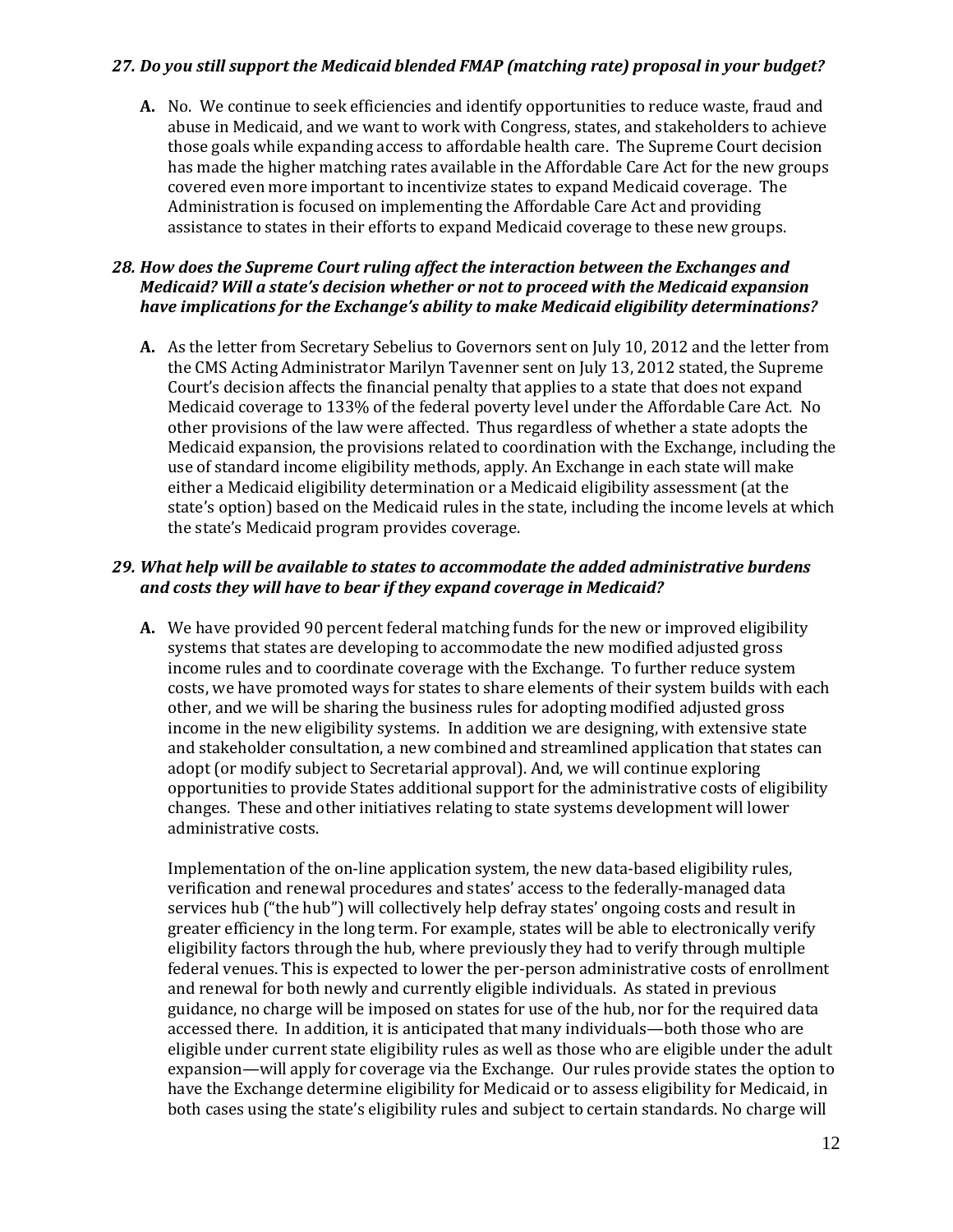be imposed on states for the Medicaid determinations or assessments conducted by the Exchanges.

# *30. CMS has released 90/10 funding in order for states to improve their eligibility systems for Medicaid. Will that funding continue?*

**A.** Yes. "90/10" funding remains available through December 31, 2015 for Medicaid eligibility system design and development, and the enhanced 75 percent matching rate will be available indefinitely for maintenance and operations of such systems as long as the systems meet applicable program requirements.

In [previous guidance,](http://www.medicaid.gov/State-Resource-Center/FAQ-Medicaid-and-CHIP-Affordable-Care-Act-Implementation/Downloads/Eligibility-and-Enrollment-Systems-FAQs.pdf) we have assured states that the 90/10 and 75/25 percent funding for eligibility systems will be available without regard to whether a state decides to expand its program to cover newly eligible low-income adults. We reiterate that system modernization will be supported and the enhanced matching funds will be available regardless of a state's decision on expansion. Additionally, we will continue exploring opportunities to provide States additional support for the administrative costs of eligibility changes.

# *31. Will low-income residents in states that do not expand Medicaid to 133 percent of the FPL be eligible for cost sharing subsidies and tax credits to purchase coverage through an Exchange?*

**A.** Yes, in part. Individuals with incomes above 100 percent of the federal poverty level who are not eligible for Medicaid, the Children's Health Insurance Program (CHIP) or other minimum essential coverage will be eligible for premium tax credits and cost sharing reductions, assuming they also meet other requirements to purchase coverage in the Exchanges.

## *32. Can states that are "expansion states" under the law receive newly eligible matching rate for some populations in their state?*

**A.** Yes. The expansion state Federal Medical Assistance Percentage, or matching rate, described in section  $1905(z)(2)$  of the Social Security Act is available to some states that expanded Medicaid coverage prior to enactment of the Affordable Care Act, but does not exclude those states from receiving the increased newly eligible match for expenditures for beneficiaries who meet the statutory qualifications. If a population covered by a state that qualifies as an expansion state meets the criteria for the newly eligible matching rate, the state will receive the newly eligible matching rate for that population. States will receive the highest matching rate possible for a given population; being an expansion state will never disadvantage the state in terms of matching rates for that population.

The following are several examples of circumstances in which an expansion state will receive the newly eligible matching rate for some beneficiaries:

- States are considered expansion states if, as of March 23, 2010, they provided coverage that meets the standards specified in section 1905(z)(3) of the Act to both childless adults and parents up to at least 100 percent of the federal poverty level. If a state provided Medicaid coverage up to 100 percent of the federal poverty level but not above, expenditures for individuals between 100 and 133 percent of the federal poverty level would qualify for the newly eligible matching rate.
- States that qualify as expansion states may have offered less than full benefits, benchmark benefits, or benchmark-equivalent benefits. Individuals who received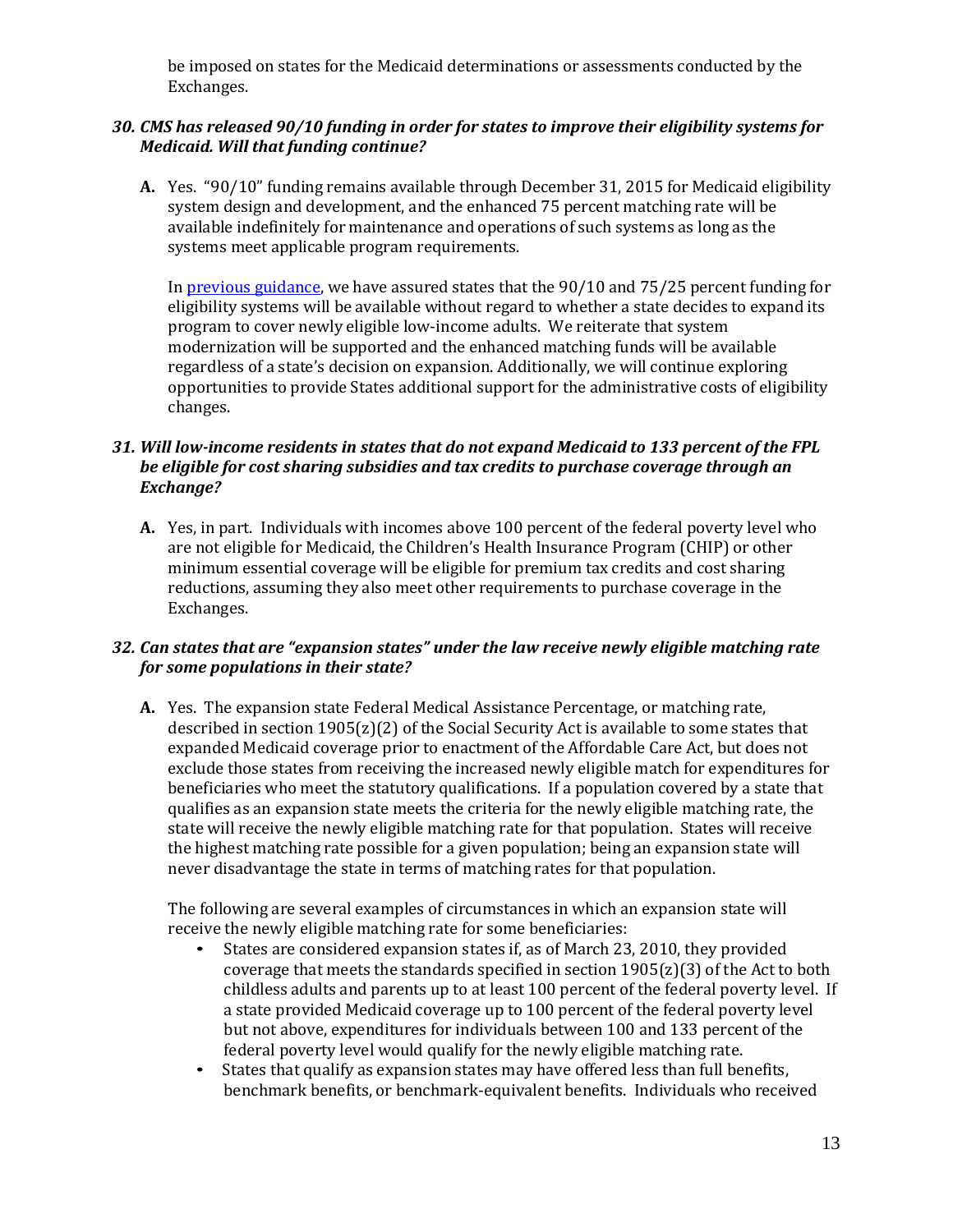limited benefits under a Medicaid expansion will qualify as "newly eligible" individuals and the newly eligible matching rate will apply.

• States that qualify as expansion states based on the provision of state-funded coverage will receive the newly eligible matching rate for people previously covered by the state-only program, since they will be newly eligible for Medicaid coverage.

The expansion state matching rate is only available for expenditures for non-pregnant, childless adult populations described in the new low-income adult group. CMS will work with states to ensure that the correct matching rate is applied to expenditures for populations in expansion states that qualify as newly eligible.

#### **Flexibility for States**

#### *33. What specific plans and timeline do you have for enacting the reforms and flexibility options for Medicaid that you spoke of in 2009? When can states give further input on the needed reforms?*

**A.** CMS continues to work closely with states to provide options and tools that make it easier for states to make changes in their Medicaid programs to improve care and lower costs. In the last six months, we have released guidance giving states flexibility in structuring payments to better incentivize higher-quality and lower-cost care, provided enhanced matching funds for health home care coordination services for those with chronic illnesses, designed new templates to make it easier to submit section 1115 demonstrations and to make it easier for a state to adopt selective contracting in the program, and developed a detailed tool to help support states interested in extending managed care arrangements to long term services and supports. We have also established six learning collaboratives with states to consider together improvements in data analytics, value-based purchasing and other topics of key concern to states and stakeholders, and the Center for Medicare and Medicaid Innovation has released several new initiatives to test new models of care relating to Medicaid populations. Information about these and many other initiatives are available on [Medicaid.gov. W](http://www.medicaid.gov/)e welcome continued input and ideas from states and others. States can implement delivery system and payment reforms in their programs whether or not they adopt the low-income adult expansion. With respect to the expansion group in particular, states have considerable flexibility regarding coverage for these individuals. For example, states can choose a benefit package benchmarked to a commercial package or design an equivalent package. States also have significant cost-sharing flexibility for individuals above 100% of the federal poverty level, and we intend to propose other costsharing changes that will modernize and update our rules.

### *34. Will the federal government support options for the Medicaid expansion population that encourage personal responsibility?*

**A.** Yes, depending on its design. We are interested in working with states to promote better health and health care at lower costs and have been supporting, under a demonstration established by the Affordable Care Act, state initiatives that are specifically aimed at promoting healthy behaviors. Promoting better health and healthier behaviors is a matter of importance to the health care system generally, and state Medicaid programs, like other payers, can shape their benefit design to encourage such behaviors while ensuring that the lowest income Americans have access to affordable quality care. We invite states to continue to come to us with their ideas, including those that promote value and individual ownership in health care decisions as well as accountability tied to improvement in health outcomes. We note in particular that states have considerable flexibility under the law to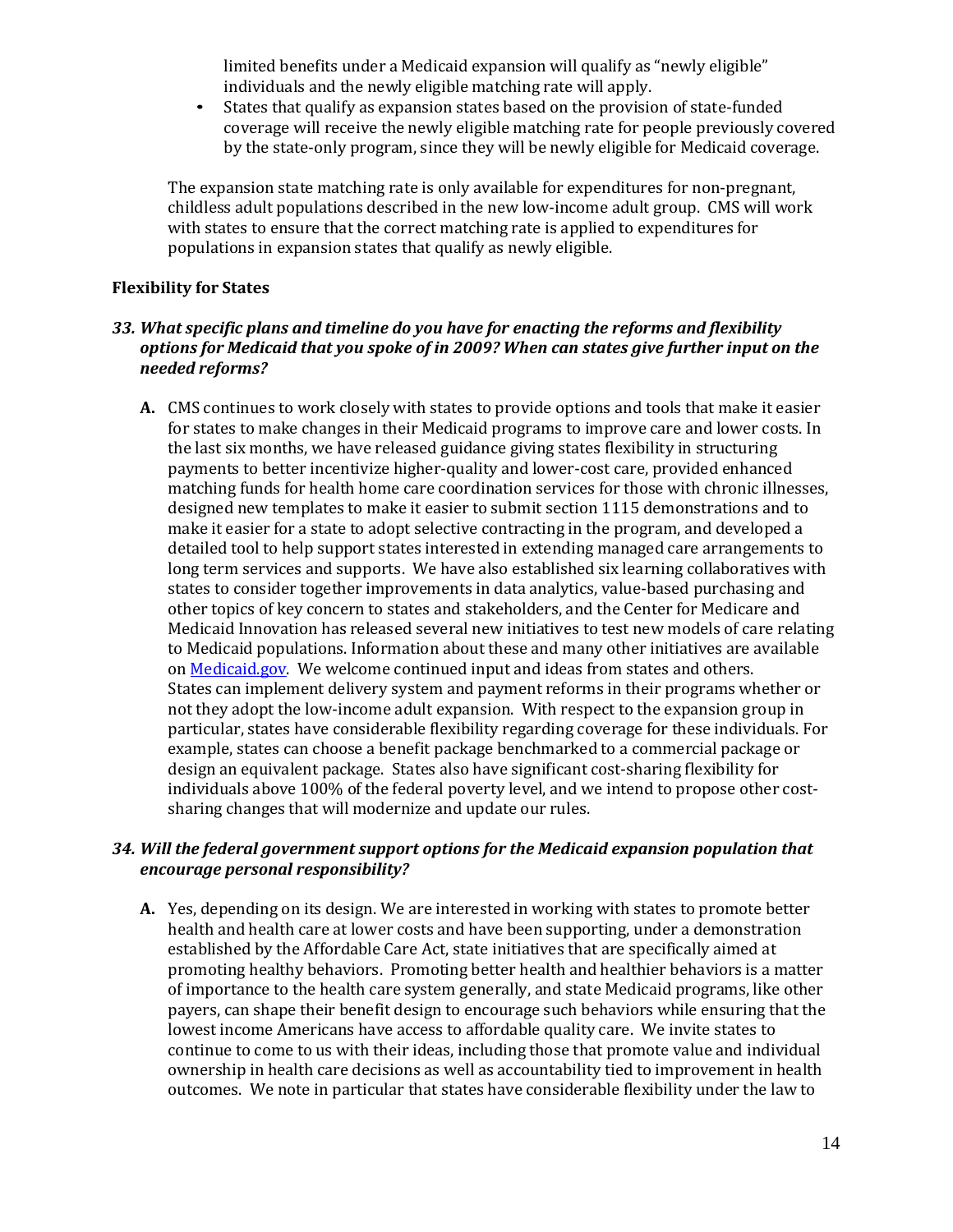design benefits for the new adult group and to impose cost-sharing, particularly for those individuals above 100% of the federal poverty level, to accomplish these objectives, including Secretary-approved benchmark coverage

## *35. Will CMS approve global waivers with an aggregate allotment, state flexibility, and accountability if states are willing to initiate a portion of the expansion?*

**A.** Consistent with the guidance provided above with respect to demonstrations available under the regular and the enhanced matching rates, CMS will work with states on their proposals and review them consistent with the statutory standard of furthering the interests of the program.

# **MAGI**

## *36. Will states still be required to convert their income counting methodology to Modified Adjusted Gross Income (MAGI) for purposes of determining eligibility regardless of whether they expand to the adult group? If so, how do states link the categorical eligibility criteria to the MAGI?*

**A.** Yes, as required by law. Conversion to modified adjusted gross income eligibility rules will apply to the nonelderly, nondisabled eligibility groups covered in each state, effective January 2014, without regard to whether a state expands coverage to the low-income adult group. The new modified adjusted gross income rules are aligned with the income rules that will be applied for determination of eligibility for premium tax credits and cost-sharing reductions through Exchanges; the application of modified adjusted gross income to Medicaid and CHIP will promote a simplified, accurate, fair, and coordinated approach to enrollment for consumers. CMS has been working with states to move forward with implementation of the modified adjusted gross income rules, and consolidation and simplification of Medicaid eligibility categories.

## **DSH**

- *37. The Disproportionate Share Hospital allotments will be reduced starting in 2014 using a methodology based on the reduction in the number of uninsured. One, when will HHS issue the regulations and methodology for this reduction? Two, for a state that does not see a decrease in its uninsured population, will the remaining states absorb the full reduction? Is HHS planning any modification to the manner in which it will reduce DSH allotments as it relates to states that do not expand?*
	- **A.** The law directs HHS to develop a methodology to reduce Disproportionate Share Hospital (DSH) funding over time in a way that is linked to reductions in the number of uninsured or how states target their funds. We have heard from states and health care providers about their concerns related to this change and are exploring all options. The Department will propose this methodology for public comment early next year.

## **COORDINATION BETWEEN EXCHANGES AND OTHER PROGRAMS**

## *38. How can states use premium assistance to help families that are split among the Exchange, Medicaid, and the Children's Health Insurance Program (CHIP) enroll in the same plans?*

**A.** In 2014, some low-income children will be covered by Medicaid or CHIP while their parents obtain coverage on the Exchange with advance payments of the premium tax credit.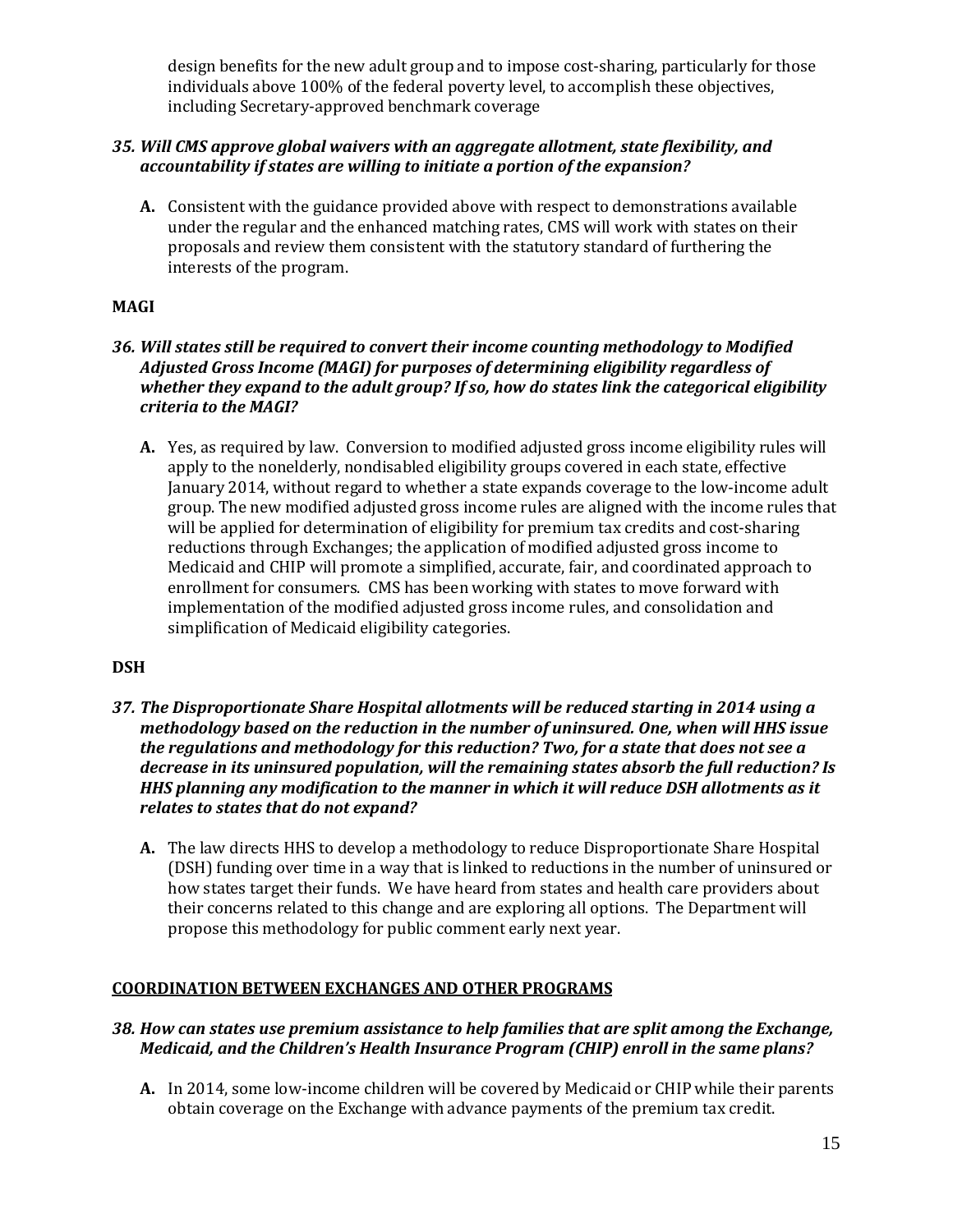Premium assistance, an option under current law, provides an opportunity for state Medicaid and CHIP programs to offer coverage to such families through the same coverage source, even if supported by different payers. Under Medicaid and CHIP statutory options, states can use federal and state Medicaid and CHIP funds to deliver Medicaid and CHIP coverage through the purchase of private health insurance. Most commonly, states have used premium assistance to help Medicaid/CHIP eligible families pay for available employer-based coverage that the state determines is cost effective. There are cost sharing assistance and benefit wrap-around coverage requirements, to the extent that the insurance purchased with Medicaid and/or CHIP funds does not meet Medicaid or CHIP standards. In both Medicaid and CHIP, premium assistance is authorized for group health coverage and, under some authorities, for health plans in the individual market, which, in 2014 would include qualified health plans available through the Exchange. Please note that advance payments of the premium tax credit and cost-sharing reductions are not available for an individual who is eligible for Medicaid or CHIP. The statutory authorities that permit use of title XIX or title XXI funds to be used for premium assistance for health plans in the individual market, including qualified health plans in the Exchange, are sections 1905(a) and 2105(c)(3) of the Social Security Act.

For example, beginning in 2014, when a child is eligible for Medicaid/CHIP and the parent is enrolled in a qualified health plan through the Exchange, a state Medicaid or CHIP program could use existing premium assistance authority to purchase coverage for a Medicaid or CHIP-eligible child through that qualified health plan. The premium tax credit would not be available to help cover the cost of coverage for these children. As noted above, with respect to the children, the state would adhere to federal standards for premium assistance, including providing wrap-around benefits, cost sharing assistance, and demonstrating costeffectiveness, as appropriate. A State-Based Exchange may be able to support such an option, and in states where a Federally-Facilitated Exchange is operating, a State Medicaid or CHIP agency may be able to take this approach by making arrangements with qualified health plans to pay premiums for individuals. We will be working with states interested in this option to consider how the state Medicaid and CHIP agency can coordinate with the Exchange to establish and simplify premium assistance arrangements.

#### *39. How can states use premium assistance to promote continuity of care when individuals move between Exchange, CHIP, and Medicaid coverage?*

**A.** The Affordable Care Act envisions and directs that there be a coordinated system for making eligibility determinations between Medicaid, CHIP and the Exchange to avoid gaps in coverage as individuals' income fluctuates. Smooth eligibility transitions will not necessarily prevent people from having to select a new plan and/or provider when they lose eligibility for one insurance affordability program and gain eligibility for another. The extent to which such changes in plans and providers occur will depend on whether and to what degree plans participate in both the Exchange and in Medicaid and CHIP, and the networks in such plans.

Premium assistance can help address this issue, while encouraging robust plan participation in Medicaid, CHIP, and the Exchange. As discussed above, this option permits state Medicaid or CHIP programs to use premium assistance to enroll a Medicaid or CHIP eligible individual or family in a qualified health plan through the Exchange. States may be most interested in this option for families close to the top of the Medicaid income limit. Under this arrangement, if a family's income changes such that some or all members of the family become ineligible for Medicaid or CHIP and eligible for a premium tax credit to help cover the cost of a qualified health plan through the Exchange, it would be less likely that members moving into Exchange coverage would need to change plans or providers.